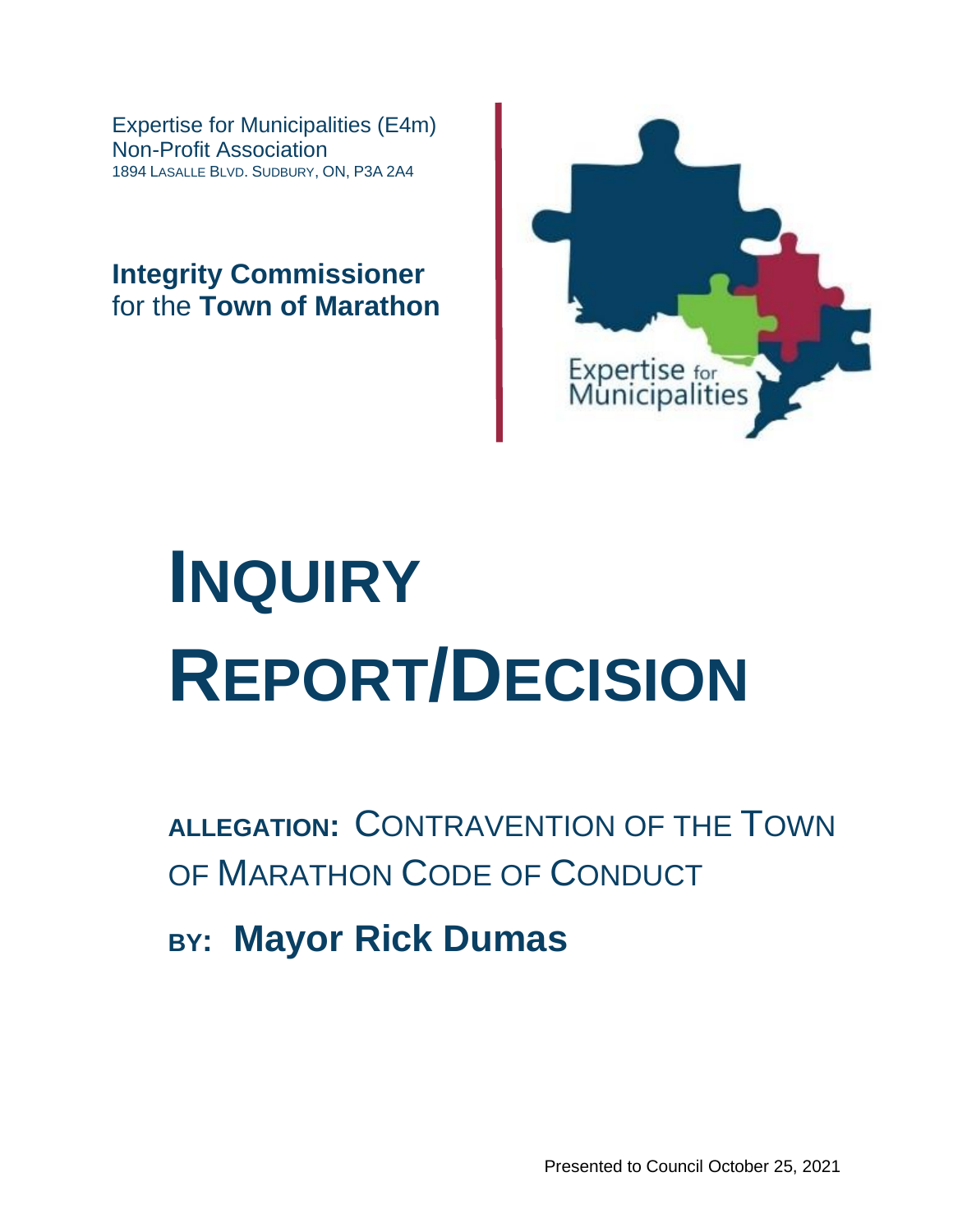## **I. REQUEST FOR INQUIRY**

- [1] On July 13, 2021, Expertise for Municipalities (E4m) as Integrity Commissioner for the Town of Marathon (the "Town") received a Request for Inquiry with respect to the Town of Marathon's Policy – Code of Conduct Policy No. CO0002 ("Code of Conduct") from a member of the public (the "Requestor") who alleged that on June 2, 2021, Mr. Rick Dumas, the Mayor of the Town (the "Mayor"), attended their residence and behaved in a manner that was contradictory to the Code of Conduct.
- [2] The Requestor alleged that the Mayor violated the Code of Conduct when he, without notice, went to the Requestor's home to address statements the Requestor made on social media. Further, that the Mayor became aggressive defending his position.
- [3] The Requestor alleged violations of the *Municipal Act* and that the Mayor's actions were contrary to the "Respect" initiative found on the Town of Marathon's website.
- [4] The Requestor also alleged that in some way the actions by the Town of Marathon were systemically racist when they failed to lower the provincial flag in response to the discovery of the unmarked graves of children from the residential schools.

# **II. FINDINGS/CONCLUSION**

[5] We find that when the Mayor attended the Requestor's residence on June 2, 2021, the Mayor was very upset and spoke to the Requestor inappropriately to the point that the Mayor was heard yelling at the Requestor by a neighbor. These actions are contrary to the Code of Conduct - specifically the passage that requires elected officials to,

> "*…When addressing constituents, colleagues and staff members, members of Council will behave in a professional manner…"*

The Mayor's actions were unprofessional and not in keeping with those expected of elected officials.

- [6] Based on the evidence before us, the allegation that the Mayor violated the Code of Conduct is substantiated.
- [7] The allegation that the Mayor engaged in a systemically racist way by failing to lower the provincial flag at the Town office in response to the discovery of the graves is unsubstantiated.The Town had taken other actions to acknowledge this issue such as lowering other flags. The lowering of the provincial flag was being considered by the Town and it was subsequently lowered albeit not immediately. There is no evidence to support that failing to do this immediately was based on racism especially when they had taken other actions in recognition of the discovery of the graves.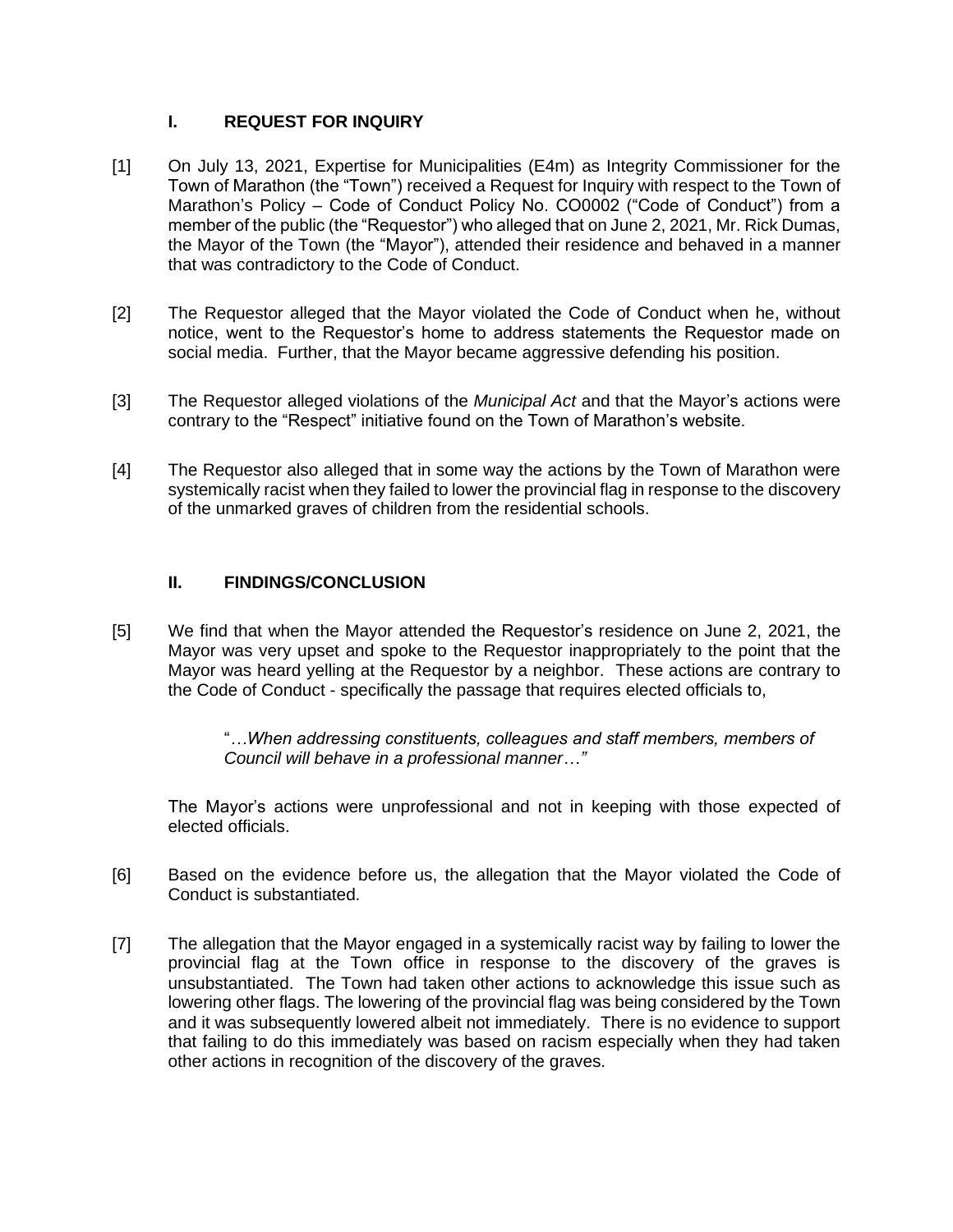[8] Upon finding a breach of the Code of Conduct, section 223.4(5) of the Municipal Act, 2001 permits Council to levy a penalty of either a reprimand, or a suspension of the remuneration paid to the member in respect of their services as a member of Council for a period of up to 90 days for each breach. In this circumstance, we recommend that the Mayor and Council undergo training with respect to ethical behaviour and their responsibilities under the Code of Conduct.

# **III. INQUIRY PROCESS**

- [9] Upon receipt of the Application, we completed an initial review of the request and supporting material submitted by the Requestor and determined that there were sufficient grounds to conduct an inquiry into the matter.
- [10] The matter was assigned to Sean Sparling (the "Investigator"), an investigator with Investigative Solutions Network Inc. ("ISN") as an agent of the Integrity Commissioner who interviewed the Requestor, three (3) witnesses, and the Mayor.
- [11] Additionally, we also reviewed, emails and other documentation such as a press release and relevant policies.
- [12] The conclusions we arrived at with respect to these matters are based upon the standard of a balance of probabilities. Balance of probabilities is a civil burden of proof, meaning that there is evidence to support the allegation that the comments or conduct "more likely than not" [50.1%] took place, and that the behaviour is a breach of the Township's Code of Conduct. As required, assessments of credibility have been made. These assessments are based on:
	- Whether or not the individual has firsthand knowledge of the situation
	- Whether or not the individual had an opportunity to observe the events
	- Whether or not the individual may have bias or other motive
	- The individual's ability to clearly describe events
	- Consistency within the story
	- The attitude of the individual as they are participating
	- Any admission of dishonesty<sup>1</sup>
- [13] The Investigator found the Requestor, the witnesses, and Mayor Dumas to be credible.

<sup>1</sup> *Faryna* v. *Chorny* (1951), [1952] 2 D.L.R. 354 (B.C.C.A.), at Para 10, 11. Alberta (Department of Children and Youth Services) v. A.U.P.A. (2009), 185 LAC  $(4<sup>th</sup>)$  176 (Alta.Arb.)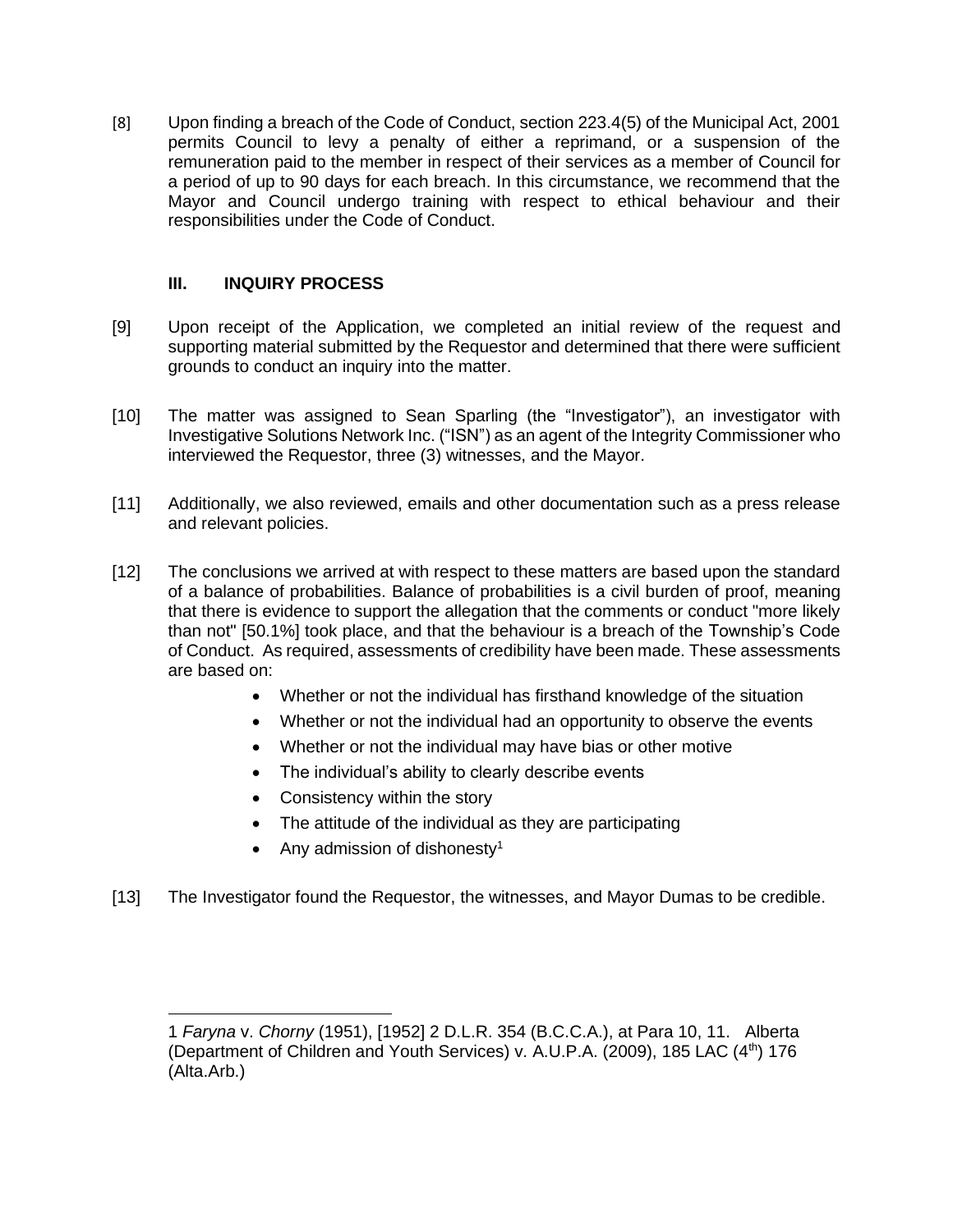# **IV. FINDINGS OF FACT**

## **The Allegations**

- [14] The Mayor is alleged to have:
	- a. Engaged in a racist act by failing to ensure the provincial flag was lowered in response to the discovery of the unmarked graves of children from the residential schools.
	- b. That the Mayor engaged in unprofessional behaviour when he attended the Requestor residence on June 2, 2021, to challenge the Requestor on her social media post alleging the racist behaviour by the Municipality in failing to lower the provincial flag.

**Reference:** Request for Inquiry dated July 13, 2021 Interview of the Requestor August 9, 2021

[15] After the remains of 215 children were found in unmarked graves in Kamloops British Columbia, Canadian flags were ordered to be flown at half-mast. The provincial government made the same order on May 30, 2021.

**Reference**: Request for Inquiry dated July 13, 2021

[16] Residents of Marathon and Biigtigong, the neighboring First Nation were angry, saddened, and frustrated that phone calls were not being returned and that questions were not being addressed by the Town and more specifically, the Mayor or the CAO. Of some concern was that the CAO was able to make the decision of when to bring flags to half-mast, as outlined in the Town of Marathon Flag Policy.

**Reference**: Request for Inquiry dated July 13, 2021

[17] On Wednesday, June 2, 2021, the provincial flag was finally lowered to half-mast.

**Reference**: Request for Inquiry dated July 13, 2021

[18] On June 2, 2021, the Requestor commented on an existing social media post regarding the provincial flag not being lowered. The comment was made in a Facebook group: Marathon Community Notice Board. This social media group is privately run and not affiliated to the Town of Marathon. The Requestor stated in the post that by not lowering the provincial flag, the actions of the Town align with the definition of modern racism. The post did not reference anyone or any particular individual. It was a general comment about the on-going systemic racism that Indigenous people endure.

**Reference**: Request for Inquiry dated July 13, 2021

[19] On Wednesday, June 2, 2021, at about 6:40 p.m., the Mayor attended The Requestor's residence.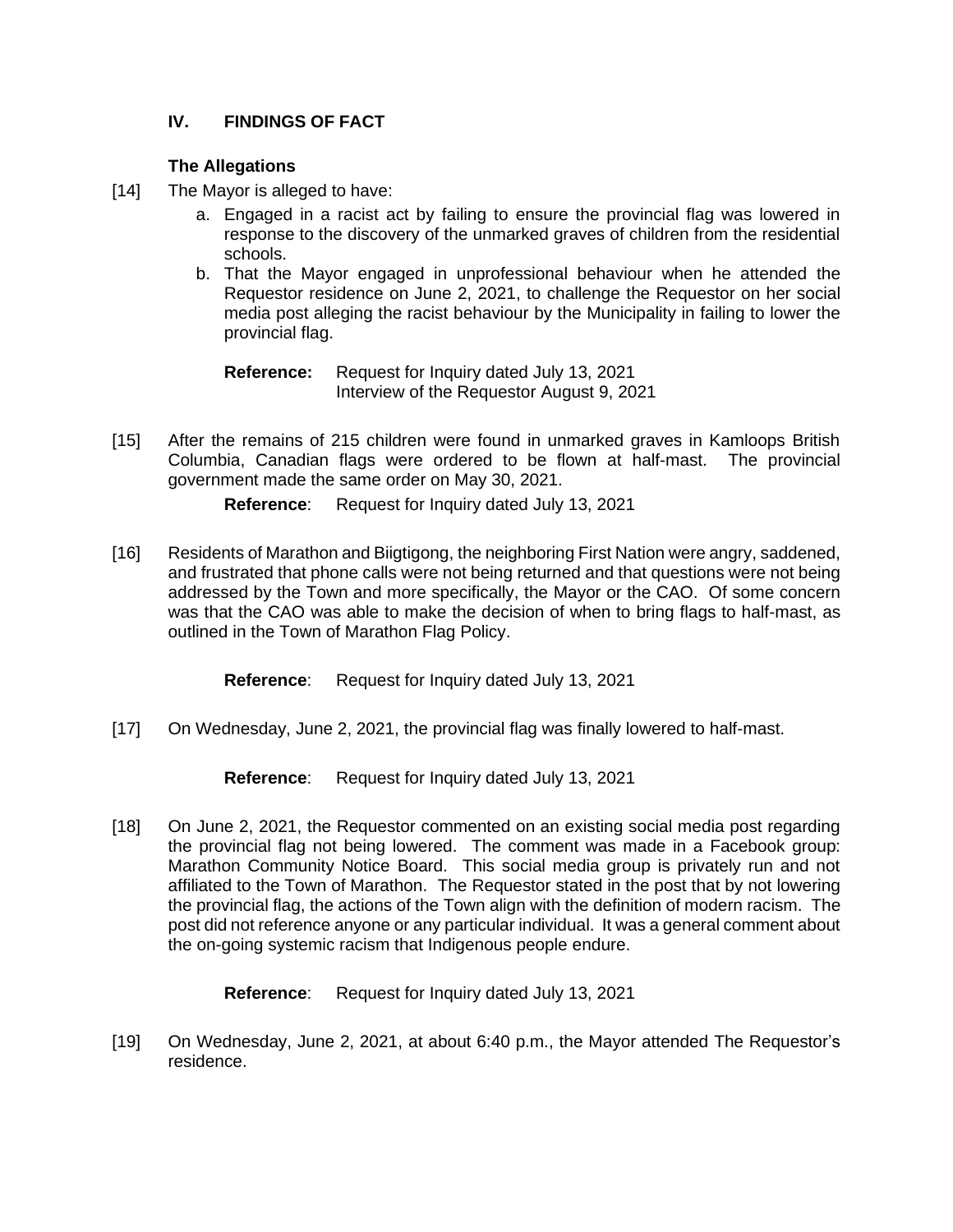[20] The Requestor and the Mayor are not friends and they do not share social circles that would even make them acquaintances. When the Mayor attended the residence, he was "…*unannounced, uninvited, angry…visibly agitated*." The Requestor advised the Mayor that he needed to stop yelling and to lower his tone of voice or he would be asked to leave.

**Reference**: Request for Inquiry dated July 13, 2021

[21] It was reported that the Mayor was standing with his hands on his hips. The Requestor and the Mayor have had hard conversations in the past over issues surrounding the school board but this time the Mayor caught the Requestor off guard.

**Reference**: Request for Inquiry dated July 13, 2021

[22] The Mayor advised the Requestor that they [meaning the Town] were waiting for authorization to lower the flag and that he had been in contact with the Chiefs from both neighboring First Nations, Biigtigong and Pic Mobert, trying to sort it out. The Mayor stated that he understood that people wanted the flag lowered but it just was not that easy to do.

**Reference**: Interview of Requestor August 9, 2021

[23] The Mayor said to the Requestor that he had spoken to other people and they appreciated what he had done and told the Requestor how damaging their post was; he had worked for 15 years to build up relations and the Requestor was in danger of undoing all of his hard work by making that post.

**Reference**: Interview of Requestor August 9, 2021

[24] The Mayor spent most of the conversation telling the Requestor he wasn't a racist. The Requestor reported that the post was not a personal attack about the Mayor but could see how he thought it was.

**Reference**: Interview of Requestor August 9, 2021

[25] The Requestor reported that the Mayor was condescending, imposing and that they felt threatened. The Mayor was mostly yelling about it being people like the Requestor that take to social media when they do not have the facts and do not know what is going on; and more importantly that "*you are wrong and I am right".* The Mayor was making the Requestor feel teeny tiny as a person and wear them down. He was trying to scare the Requestor from doing something similar again.

**Reference**: Interview of Requestor August 9, 2021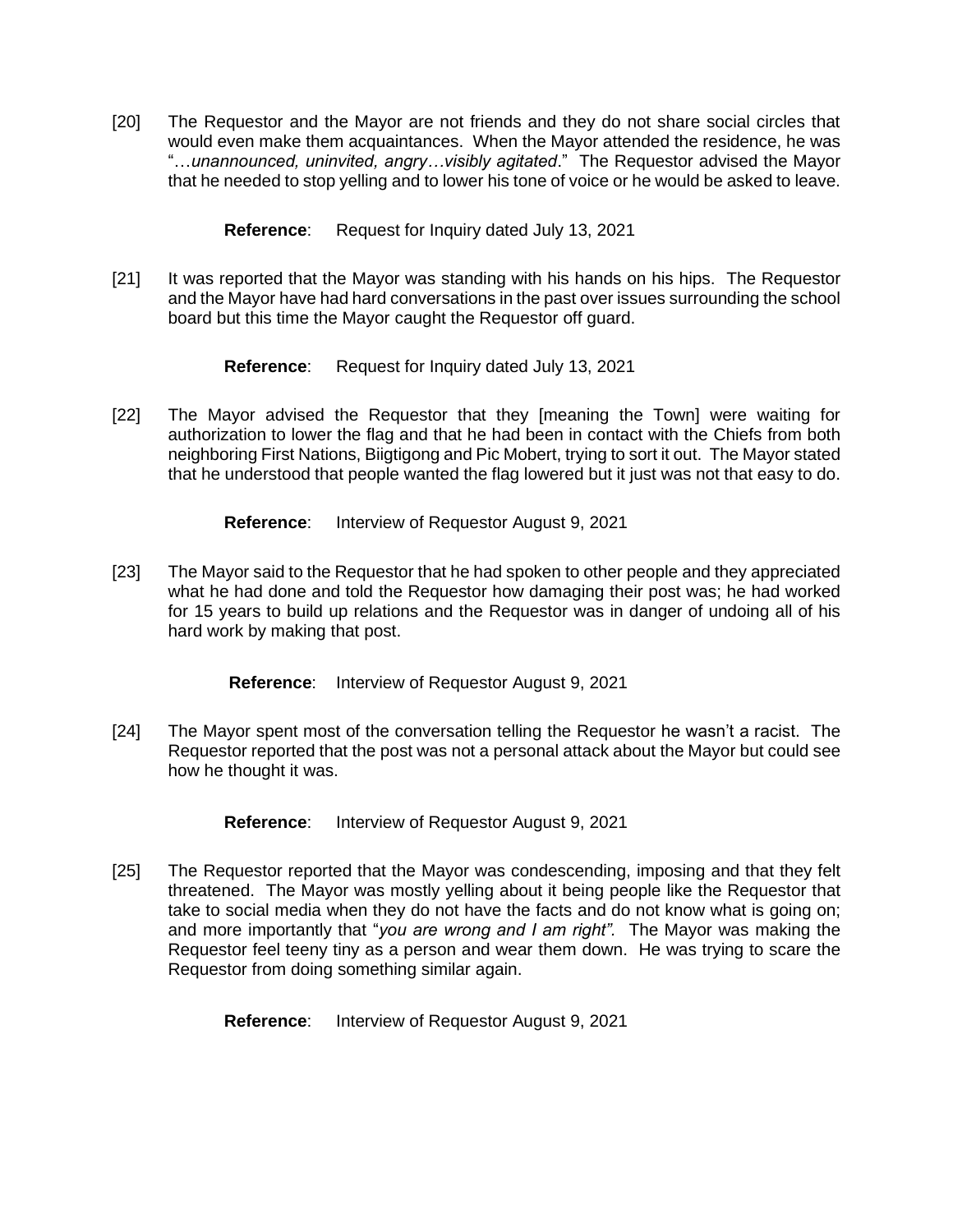[26] Witnesses corroborated the Requestor's allegations that the Mayor attended the Requestor's home and was somewhat aggressive and defensive.

> **Reference**: Interview of Requestor's Spouse August 9, 2021 Interview of Requestor's Neighbor August 9, 2021

- [27] The Requestor's Spouse advised the Investigator that on June 2, 2021, they had just finished dinner when the Mayor showed up at their residence. The Requestor's Spouse answered the door and reported that the Mayor was visibly angry. They sent their children to the backyard and went out on the front steps to speak with the Mayor.
- [28] It was reported that the Mayor dominated the conversation. He said he was upset and angry with the Requestor over Facebook posts that he said were *"bullshit and lies".* The Mayor was very loud as he said this and almost to the point of screaming at the Requestor. The Mayor was asked to lower his voice or he would have to leave their property.

**Reference**: Interview of Requestor's Spouse August 9, 2021

[29] The Mayor then allegedly took a few steps back and continued to dominate the conversation. Whenever the Requestor tried to say something, the Mayor would say, "*I'm talking, I'm talking*". The Mayor was being very dominant and very aggressive. The Requestor's Spouse reminded the Mayor a number of times that he was being inappropriate and to lower his voice.

**Reference**: Interview of Requestor's Spouse August 9, 2021

[30] The Requestor's Spouse advised that the Mayor said at one point that he should have taken a drive around town to calm down.

**Reference**: Interview of Requestor's Spouse August 9, 2021

[31] It was also reported by the Requestor's Spouse that the Mayor was accusing the Requestor of tarnishing relations with the First Nations community of Biigtigong that he'd been working so hard over the years to build. He said, posts like that just destroy it all.

**Reference**: Interview of Requestor's Spouse August 9, 2021

[32] The Requestor's Spouse told the Investigator that the most disturbing part is that now they can expect at any given time the Mayor can ring the doorbell and be angry at them on their front steps unannounced, and that the Mayor's actions were highly inappropriate. The Requestor's Spouse also reported that the Mayor was loud enough that their children came around the house when they heard him yelling.

**Reference**: Interview of Requestor's Spouse August 9, 2021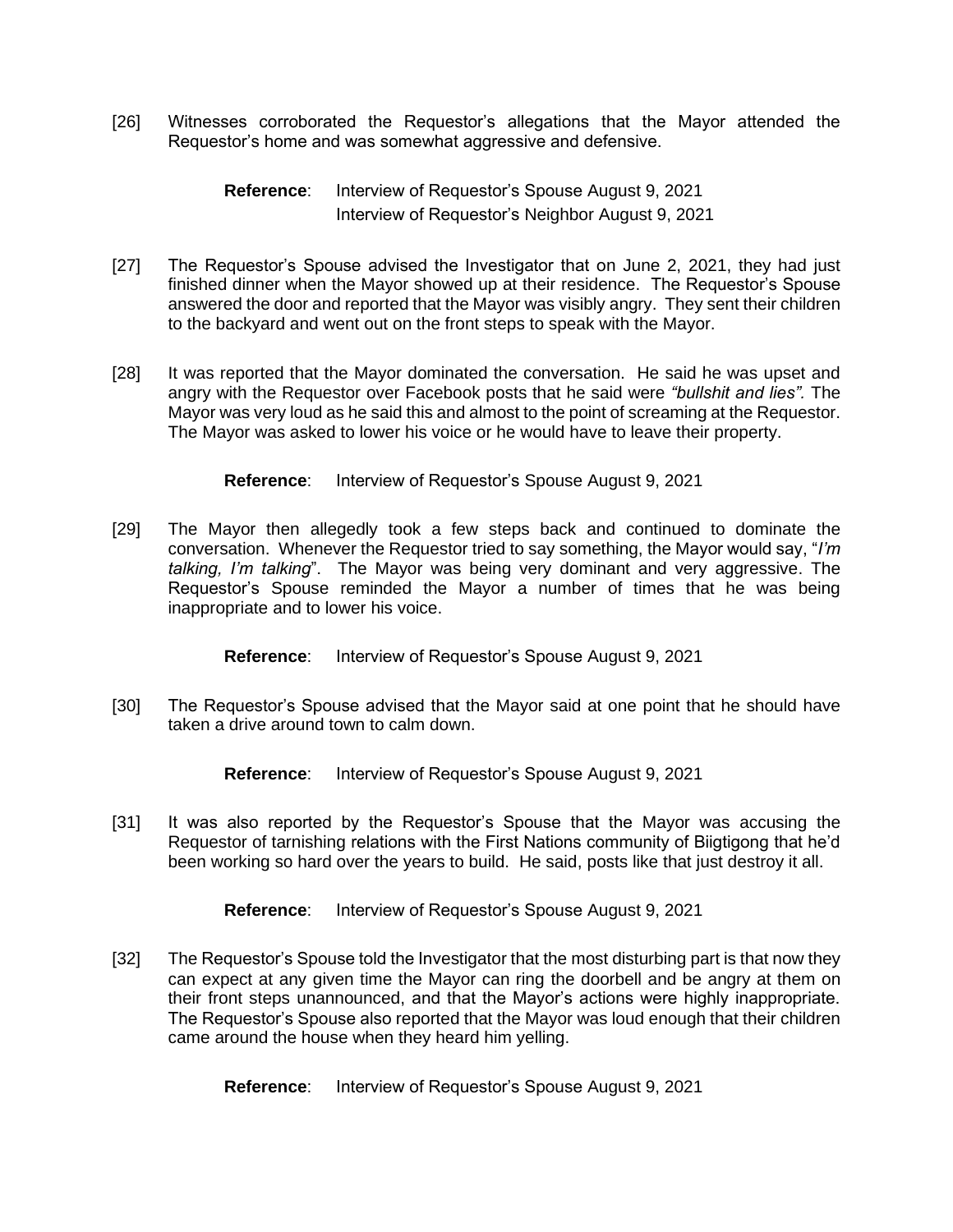[33] The Requestor's Neighbor advised the Investigator that they heard the commotion at the Requestor's residence on June 2, 2021. They described hearing loud noises and an angry exchange of words between the Mayor and the Requestor. This witness described the Mayor as being very angry about comments that the Requestor had made online. Mayor Dumas was shouting and "*he was super upset*".

**Reference**: Interview of Requestor's Neighbor August 9, 2021

[34] This witness described liking Mayor Dumas very much and felt he was a nice guy and maybe he was having a bad day. The Requestor's Neighbor also expressed that the Mayor has done good things for the Town.

**Reference**: Interview of Requestor's Neighbor August 9, 2021

[35] The Requestor's Neighbor also expressed that in their opinion there was no reason for the Mayor to come to a person's door and scream at them in this manner.

**Reference**: Interview of Requestor's Neighbor August 9, 2021

[36] The Mayor reported that on Sunday (May 30, 2021), he learned that Canadian flags had been lowered at federal buildings in response to the 215 graves of residential school children found in Kamloops. He called the CAO and they agreed to discuss it on Monday (May 31, 2021) at the Emergency Control Group meeting. The Mayor didn't bring it to Council as it is the Clerk's responsibility for lowering and raising the flag.

**Reference**: Mayor Rick Dumas Interview August 9, 2021

[37] On Monday (May 31, 2021) in the afternoon, one of the councillors told the Mayor there were rumblings on social media that they had not lowered the flag. These comments were about the flag at the Cenotaph which belongs to the Legion and not the Municipality. The person in charge of the Cenotaph was contacted and the flag was lowered on Tuesday (June 1, 2021). Later in the same day, there were still rumblings about not lowering the flag. He spoke with the chief from the neighboring First Nation who told him the rumblings were about the Provincial flag at the Municipal office. At this point they had not received direction from the province to lower the flag. They lowered it on their own on Wednesday morning (June 2, 2021).

**Reference**: Mayor Rick Dumas Interview August 9, 2021

[38] The Mayor reported being told by another Councillor that an Indigenous person from Marathon was on social media complaining that they had tried to reach him regarding the flag issue but they did not get a response. This was not true. The person claiming to have tried calling Mayor Dumas did not call him. He contacted this individual who then apologized for making the comment on social media and then apologized on social media thanking Mayor Dumas for the great conversation they had.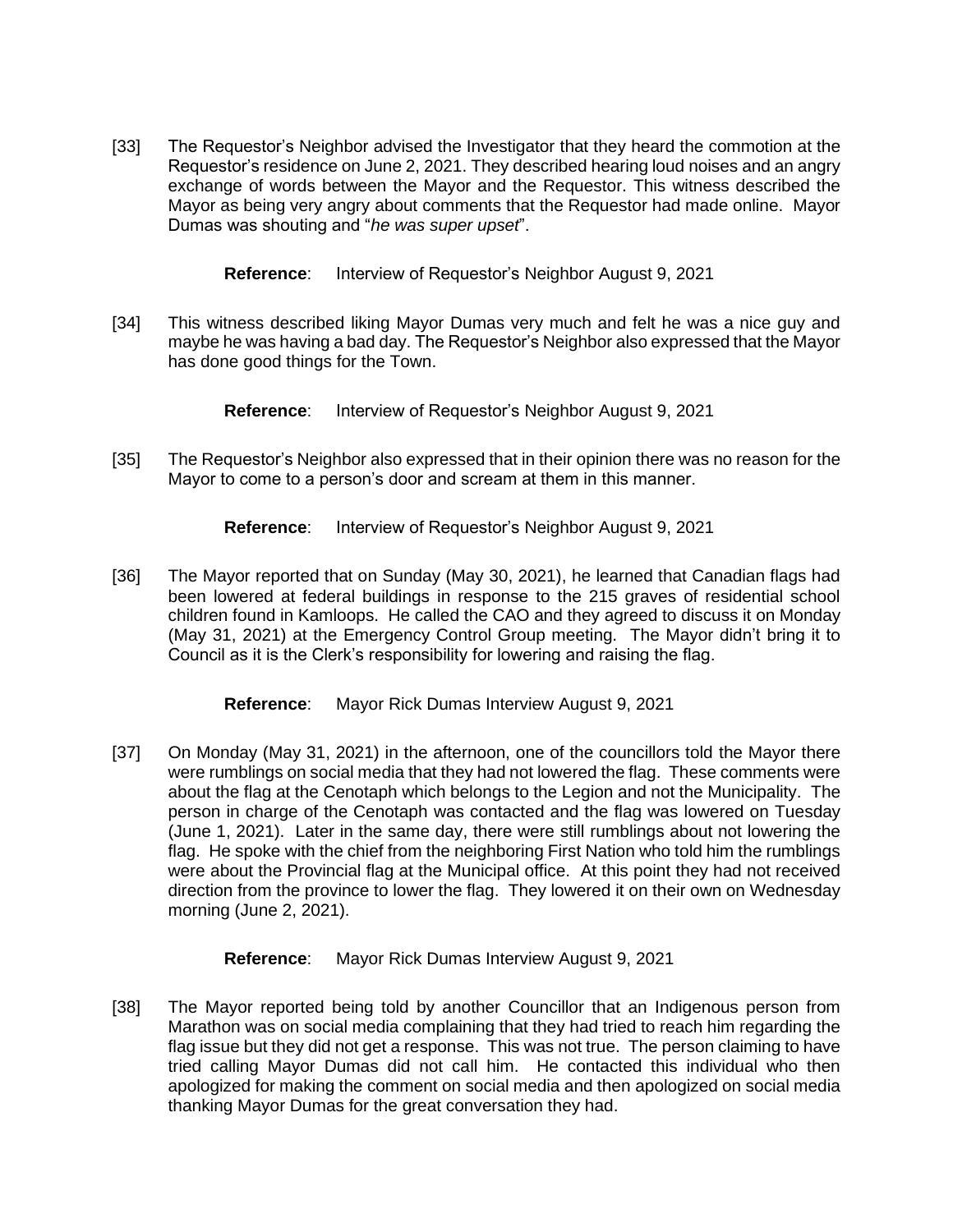[39] The Mayor said he also reached out to two other persons about their comments on social media to explain the situation. One person had posted that if it had been a white person, they would have lowered the flag immediately.

**Reference**: Mayor Rick Dumas Interview August 9, 2021

- [40] On Wednesday evening (June 2, 2021) the Mayor was having supper and he read the post made by the Requestor equating the Municipality not lowering the provincial flag to racism. He felt he needed to speak with the Requestor as he had done with the other community members who had made social media posts on this issue. He then drove to the Requestor's residence, knocked on the door and asked to speak with the Requestor.
- [41] The Mayor reported to the Investigator the following description of his attendance at The Requestor residence.

*"Was I frustrated and voice level higher than normal? Absolutely. Was I angry and mad? Absolutely not because I don't get angry. Don't get mad. I get frustrated because I'm very passionate about my community. Very, very passionate. So yes, my voice level was definitely raised no doubt about it."*

**Reference**: Mayor Rick Dumas Interview August 9, 2021

- [42] The Mayor indicated that he did not go to the Requestor's residence to tell them to remove the post from Facebook. He went there to relay the facts of the previous three days, so they would understand what transpired.
- [43] Within three (3) to four (4) minutes of arriving at the residence, the Requestor had asked the Mayor to lower his voice and he did and calmed down from his frustration.

**Reference**: Mayor Rick Dumas Interview August 9, 2021

[44] CAO Darryl Skworchinski (the "CAO") advised the Investigator that in early June 2021, a number of municipalities were lowering their flags in response to the discovery of residential school graves. There was direction from the federal government, but the provincial government didn't say anything at first. This all happened over the course of a weekend. The Mayor called the CAO Sunday night (May 30, 2021) and asked him if they could lower the flag on Monday (May 31, 2021) and they did.

**Reference**: Interview of Darryl Skworchinski August 9, 2021

[45] The CAO also reported that they did not lower the flag at Veteran's Square as this flag does not belong to them. It belongs to the Legion. The Chief from Biigtigong First Nation asked the Mayor if they could have the flag lowered and the CAO called the Legion to see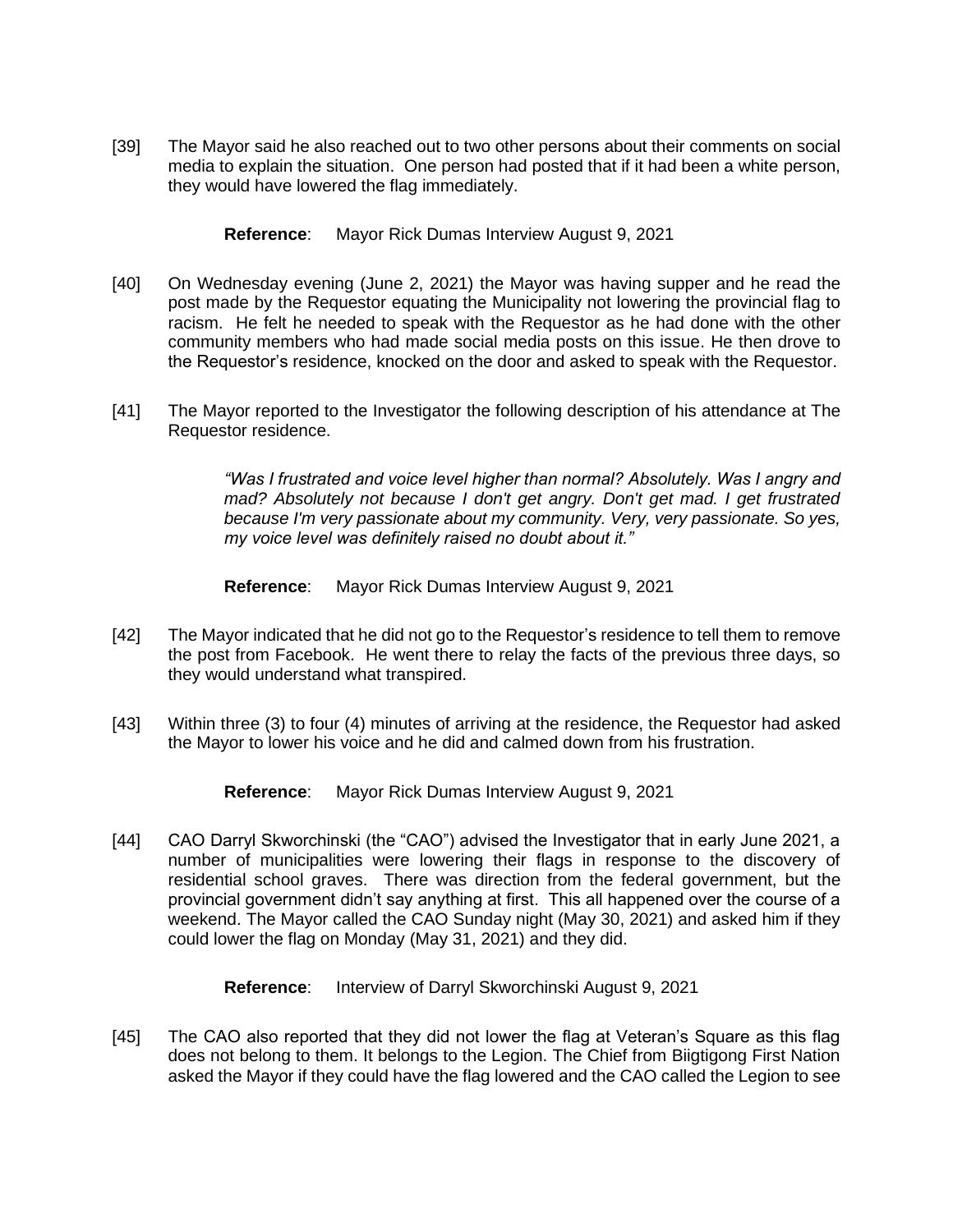if they could lower their flag for the remainder of the week and they agreed. This flag was lowered by Tuesday (June 1, 2021) at noon.

#### **Reference**: Interview of Darryl Skworchinski August 9, 2021

[46] The CAO advised that between May 30, 2021 and June 1, 2021, the social media on this blew up saying that the Town was not lowering their flags. This was not true. They lowered the provincial flag about the same time. They have a stringent flag policy. They initially didn't lower the flag as there was no directive from the province to do so. They contacted Biigtigong on Tuesday (June 1, 2021) to see if they wanted the provincial flag lowered. They did and it was lowered.

**Reference**: Interview of Darryl Skworchinski August 9, 2021

[47] There were a lot of conversations between the two communities at the Mayor/Chief and CAO/Band Manger level that were not public. This was going on before the Requestor's comments on Facebook. They are now in the process of erecting another flagpole that is being donated by Biigtigong which will have a flag at half-mast for the remainder of the year.

**Reference**: Interview of Darryl Skworchinski August 9, 2021

[48] Some of the social media posts indicated that the Town was disrespecting the First Nations. This was also not true the CAO told the Investigator. They were having ongoing conversations with the First Nation. These conversations started on Monday (May 31, 2021) and continued through the remainder of the week. They have an excellent relationship with the First Nation communities.

**Reference**: Interview of Darryl Skworchinski August 9, 2021

[49] The CAO reported that he did not know the Mayor was going to speak with the Requestor before it occurred. The Requestor's comments about systemic racism were not factual whatsoever, however the CAO believed the Mayor took more offence to it than the CAO did. The Mayor told him after the meeting with the Requestor, that there was a disagreement between them. The CAO indicated that the Mayor is extremely passionate and not afraid to speak his mind and likes to challenge offside comments from the public.

**Reference**: Interview of Darryl Skworchinski August 9, 2021

[50] The Mayor reportedly advised the CAO that he attended at the Requestor's residence, knocked on the door, and was greeted by both the Requestor and the Requestor's Spouse. The Mayor advised the CAO that his voice was raised, which could be misconstrued as yelling. He also described it as an animated conversation with no resolution.

**Reference**: Interview of Darryl Skworchinski August 9, 2021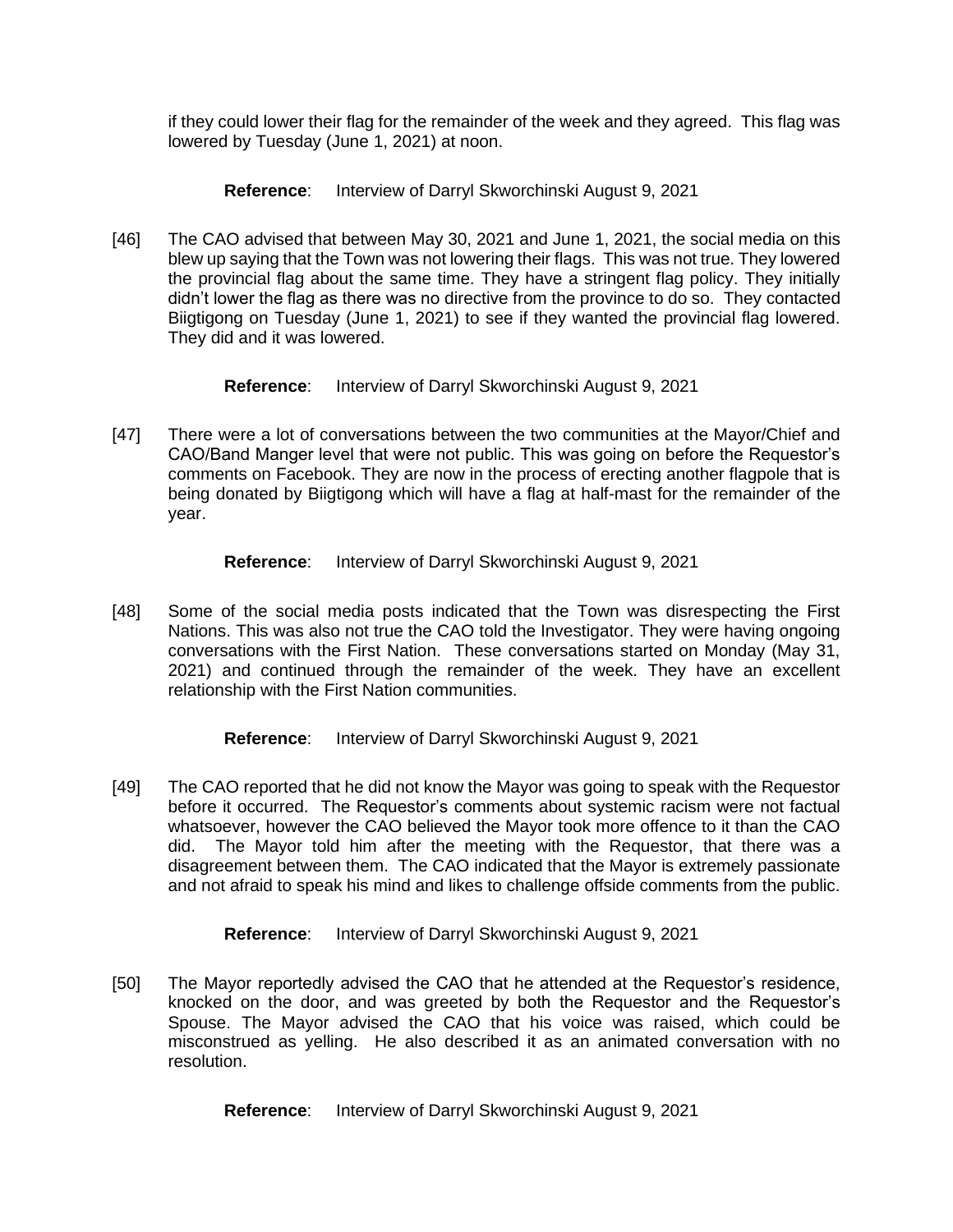[51] The CAO said that if Mayor had asked the CAO's opinion about attending the Requestor's residence before he did it, he would probably have told him to wait twenty-four (24) hours and would likely have advised the Mayor to take a breath before doing it. The Mayor felt personally attacked and they (the Mayor and the CAO) had a right to be upset and frustrated by the Requestor's comments.

**Reference**: Interview of Darryl Skworchinski August 9, 2021

[52] The social media posts reviewed during this inquiry were provided by the Requestor and were comprised of statements from a handful of contributors upset by the municipality not lowering the provincial flag. The following is the post in question made by The Requestor.

> *"…There is no doubt that the flag had to be lowered. Protests would have begun otherwise and rightly so. However the previous 3 day refusal (because they didn't HAVE to lower the provincial flag) is more than just sad. To me, it aligns with the definition of modern racism;*

> *Covert or symbolic opposition to policies or practises designed to help a specific racial group, arising from negative affect towards members of that group…" (sic)*

Included in the social media post by the Requestor was a link to www.oxfordreference.com as a citation for the definition of modern racism.

**Reference**: Request for Inquiry filed July 13, 2021

[53] Email correspondence between the Mayor and the Chief of the local First Nation dated Friday June 4, 2021, was also reviewed. In the email, the Mayor acknowledged that the Municipality had not lowered the provincial flag immediately and apologized. He also stated that both flags would be lowered together moving forward. In response the Chief wrote,

> *"Miigwetch Rick. Emotions are running high. There were reports from survivors that this was the case all across Canada. It was ignored. This revelation in Kamloops just quantifies what those survivors were saying all along. Miigwetch Rick"*

[54] There is no evidence that the Mayor was directed by Council, either by resolution or policy to confront individuals who post messages on social media that are not factual or affect the reputation of the Mayor/Council and/or the Town in a bad light.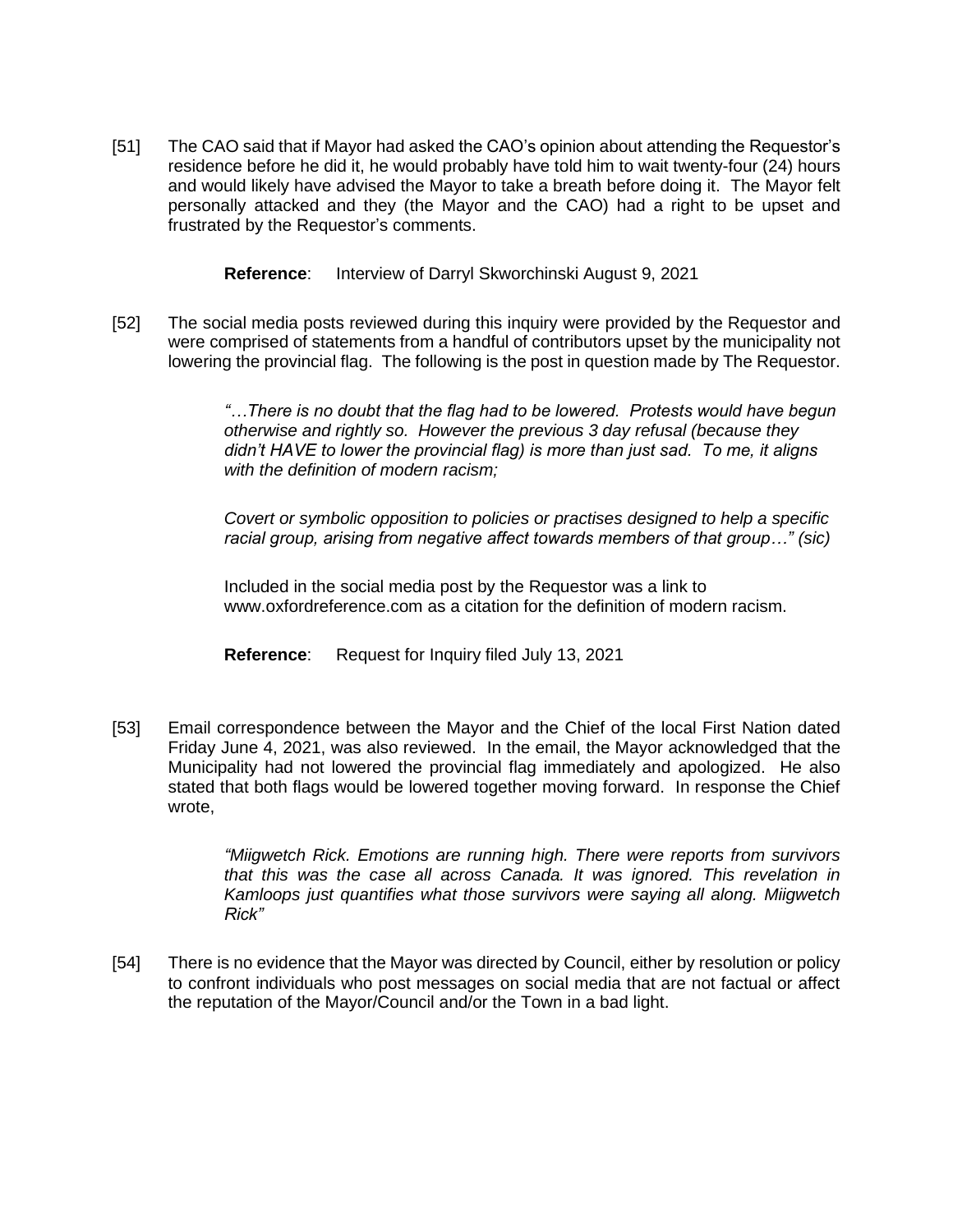#### **ANALYSIS**

- [55] We considered:
	- a. Whether the Mayor attended the Requestor's residence on his own or at the request of Council;
	- b. Whether the Mayor was directed by Council through a policy to respond to social media on behalf of the Town;
	- c. Whether the Mayor's attendance at the Requestor's residence was a reasonable action under the circumstances;
	- d. Whether the Mayor's actions/behavior at the Requestor's residence was in contravention of the Code of Conduct;
	- e. Whether the Mayor engaged in a racist act by failing to ensure the provincial flag was lowered to half mast in response to the discovery of the unmarked graves of children from the residential schools.
- [56] The Code of Conduct states:

#### *Conduct for Transparent, Accountable, Good Governance and Ethics*

*…When addressing constituents, colleagues and staff members, members of Council will behave in a professional manner.*

- [57] The term *"professional"* is not defined in the policy, and we have interpreted it to mean that members of Council are expected to conduct themselves and perform their duties in office and arrange their private affairs in manner that promotes public confidence and will bear close public scrutiny. To be clear, members of Council ought to behave in a manner that cannot be criticized by the public.
- [58] Additionally, the public holds the Mayor and Councillors to a higher standard because they are the elected leaders of the Town both inside and outside its geographic boundaries. The statements and behavior of the Mayor and Councillors affect the Town's reputation as a place to live and do business. Inappropriate conduct by the Mayor and Council adversely affects the Town's reputation and should be avoided. Put differently, Council has a strong role to protect and promote the Town and its reputation as an excellent place to live, work and do business.
- [59] This does not mean that the Mayor (or any other member of Council) should confront an individual about a social media post in which they are expressing a personal opinion.
- [60] The Town has adopted a communications policy that also deals with social media. This policy does not give authority to the Mayor to address social media posts made by others.
- [61] When the Mayor attended the Requestor's residence and confronted them about their social media post, he engaged in unprofessional conduct contrary to the Code of Conduct.